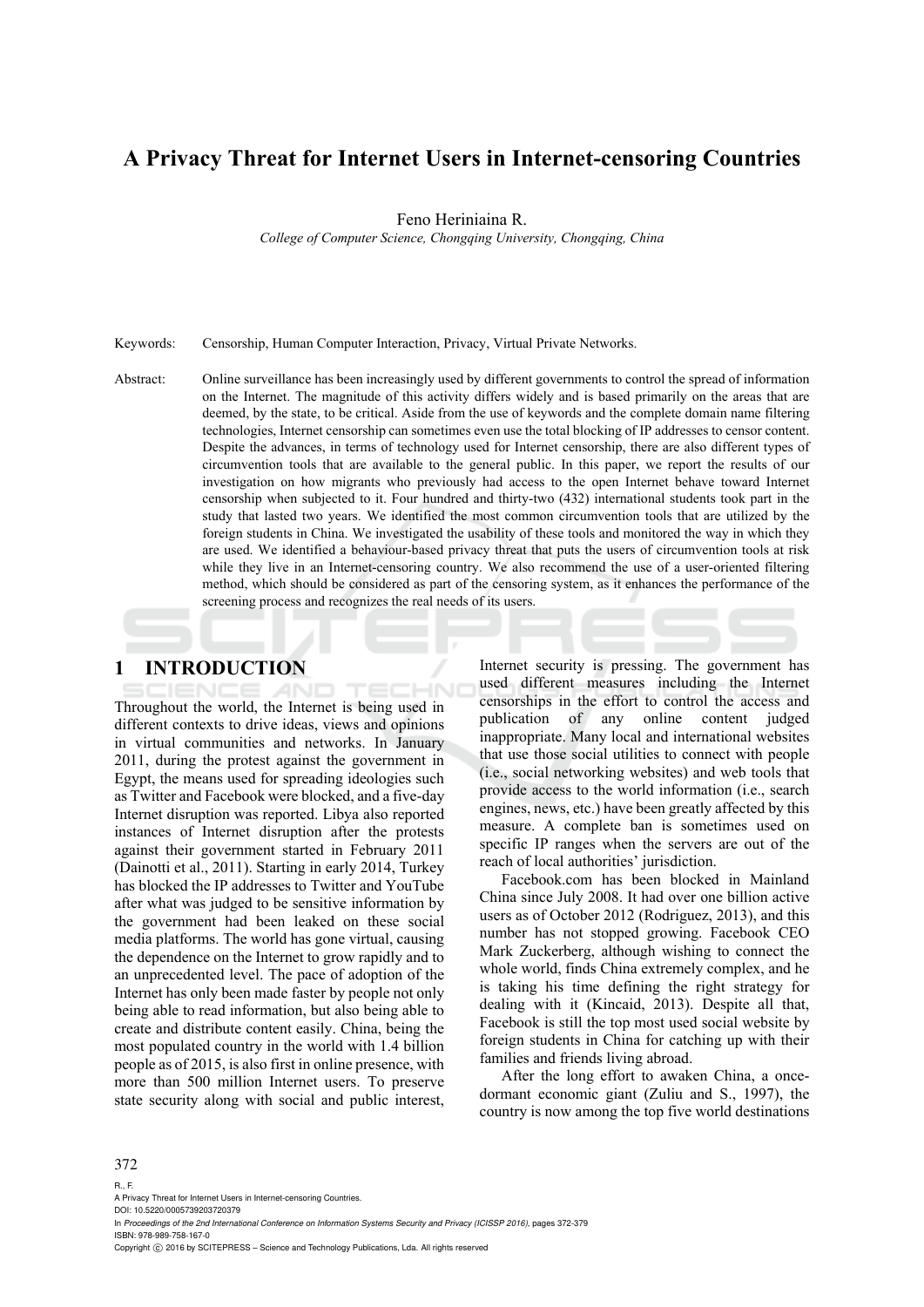| Tools name      | Links*                                             |  |
|-----------------|----------------------------------------------------|--|
| WebFreer        | http://76.164.202.93/download/WebFreer 1.1.0.0.exe |  |
| XskyWalker      | http://bbs.0678life.com                            |  |
| GoAgent         | http://code.google.com/p/goagent/                  |  |
| FreeGate        | http://www.dit-inc.us/freegate.html                |  |
| Psiphon         | https://psiphon.ca/index.html                      |  |
| Lantern         | https://getlantern.org/                            |  |
| Uproxy          | https://www.uproxy.org/                            |  |
| Vtunnel         | http://vtunnel.com/                                |  |
| Wallhole1       | http://wallhole1.com                               |  |
| <b>VPN Book</b> | http://www.vpnbook.com/webproxy                    |  |
| StrongVpn       | http://www.strongvpn.com/                          |  |
| Astrill         | https://www.astrill.com/                           |  |

Table 1: List of the major technologies used by our survey respondents to go through the great firewall.

\* some of the tools listed above don't have official websites so we have provided the links from where we can download the installation application file.

for businessmen and students. In 2014, an estimated 37,000 international students were granted Chinese scholarships. By 2020, China is expected to host up to 500,000 international students (CSC., 2013). The government is investing ardently in better facilities to make the stay of the international students a pleasant journey (CSC., 2015). But there is a huge gap between the Chinese culture and the cultures of China's neighbouring countries. This difference is greater when it compared with the other countries around the world. Pursuing studies in China is just a different life event for students from outside the Asian continent.

The Internet being a main tool for all of these migrants, they are consistently finding ways for accessing their desired content online. Furthermore, there are numerous free, practical tools (e.g., Freegate, Goagent, Webfreer, X-Walker, etc.) and methods available to bypass the Internet limitation controls. Not wanting to be left without connecting with their friends and loved ones, most international students living in China turn to the use of these free tools.

Although the Internet traffic might often be exposed to potential eavesdroppers; and even though standard encryption mechanisms cannot always provide sufficient protection (Backes et al., 2013), when the human desire predisposes, nothing can stop these users from connecting with those they love. A study by Chellappa et al., in 2005 has shown that users are willing to trade-off their privacy concerns in exchange for benefits such as convenience (Spiekermann et al., 2001); (Chellappa et al., 2005). We assume that most of the time, users of these circumvention tools feel satisfied as long as they are given an easy-to-use (and free) application with access to blocked online content and moderately fast data transfer. We also assume that few of them actually give considerations to anonymity and privacy risks. Identifying these as weaknesses that could easily be exploited to become threats to their privacy, we have started our research to learn the users' behaviour toward censorship to prove the veracity of our stated assumptions. In our case study, we chose to investigate the way the international students access Facebook from Mainland China, as this is the most used compared to others.

Studies have looked at censorship and Internet filtering in China (Walton, 2001), its specific capabilities (Clayton et al., 2006) and the occurrence of the national filtering (Xu et al., 2011). They are all purely technical, and none has considered the user which is a key player in the whole system. Using a technique that combines surveys, interviews, and investigations of user interactions with the Chinese Internet, we will bring some relevant insights into the way the current circumvention tools are used. During the process, we face several challenges. We need to collect data from a large number of international students in China regarding the way they cope with the Internet censorship and ensure them that their identity won't be unveiled. Second, we must inspect the different tools that are used by these international students, in different cities, allowing us to understand their propagation, their selection, and their usability. The output of this research is of two folds. We learn about the user's choice and acceptance of a given circumvention tool. We identify a weak spot affecting Internet users located in Internet censoring countries. For our implementation, we built an experimental application that provides the open Internet and monitor the users interactivity with it.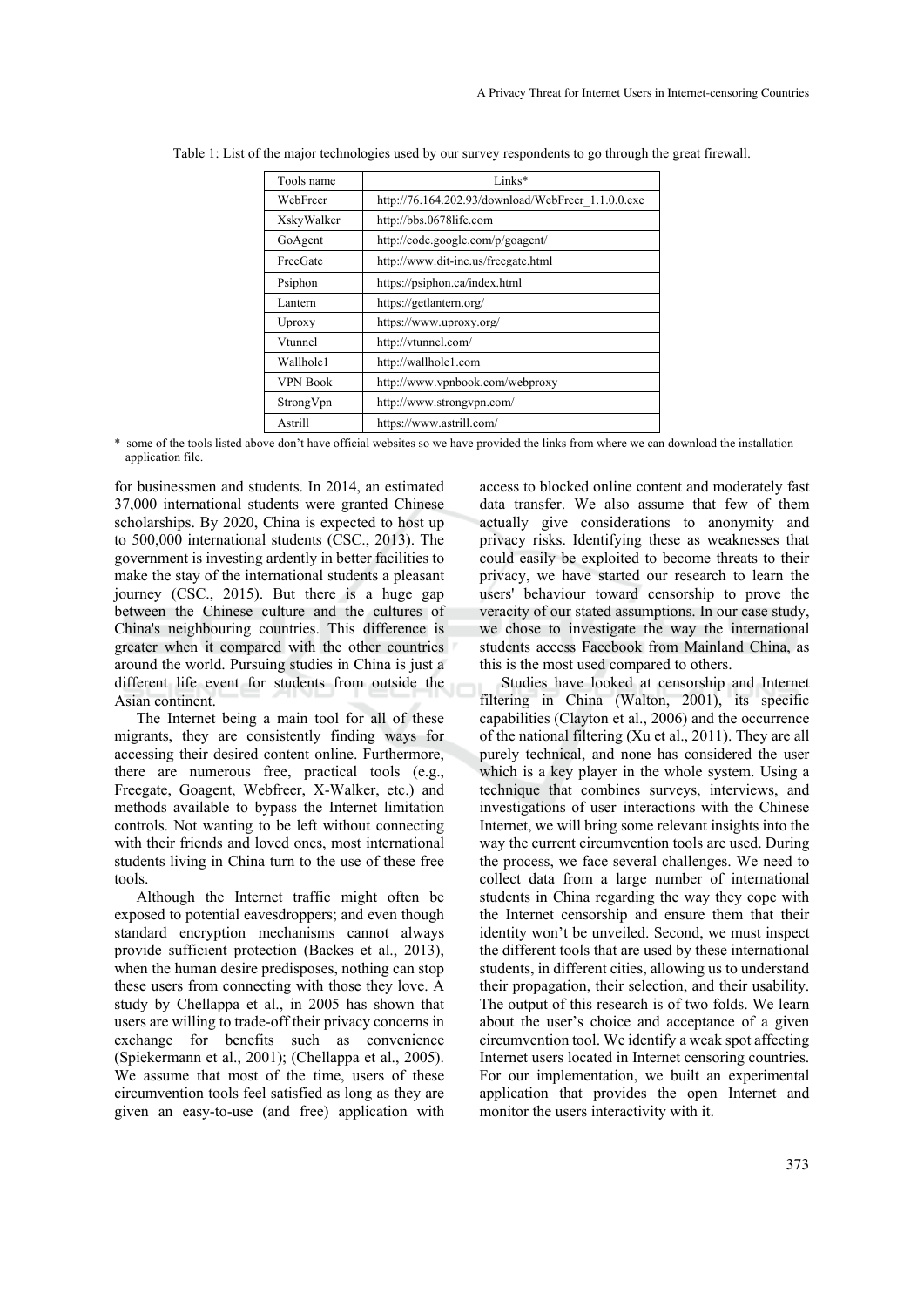This paper does not attempt to offer a description of the tools that work best for students in China; we mainly focus on the availability and the driving force that guides users in accessing different tools. This will be the first study of its kind which attempts to understand the way international students (migrants) use and select different Internet circumvention tools in an Internet censoring country.

The remaining part of this paper is organized as follows: the second section will show the extent of the desire for people to use the uncensored Internet. Section three exposes the international students' strong desire to connect with their friends on Facebook despite Internet censorship. Given all the conditions presented in section two and three, in section four we introduce how an attacker can efficiently access Facebook account information in a simplistic and seamless manner. In section five, we present an overview of our implementation with the results. The last section six is left for the conclusion and discussion.

## **2 DESIRE FOR NETIZEN TO USE UNCENSORED NETWORK**

Four years after the Internet connectivity was officially established in 1994 in China (Yang, 2003), the Golden Shield Project also known as the Great Firewall of China (GFC) started and began processing in 2003. It is a digital surveillance and censorship network operated by the Chinese Ministry of Public Security. In its early stage, the system in place for the digital surveillance was not able to filter secure traffic (Walton, 2001) Virtual private network (VPN), secure shell (SSH), and tunneling protocols were among the most efficient methods for circumventing the GFC. Late in 2012, many companies providing virtual private network services to users in China stated that the Great Firewall has become able to learn, discover and block the encrypted communications. Some have noted that the Internet service providers kill connections where a VPN is detected (Guardian., 2011). Such, again proved that the computing environment changes so much and trying to stay ahead of Internet censorship is a cat and mouse game.

Nowadays, many individuals and organizations are joining forces and standing for a single open Internet. One of the largest network promoting open and anonymous Internet is Tor, available at torproject.org (Danezis, 2011). Since the release of the Tor Browser application to the general public, its number of users has not stopped growing. But although Tor should be working in China (Arma, 2014), during our testing in different locations within two years, it never worked for us.

Goagent (https://github.com/goagent/goagent) is another network circumvention software that is open source and supports multiple operating systems. Goagent was almost always working during our twoyear monitoring and testing. It is also very well accepted by Chinese Internet users. Its only weak point is the installation phase, which requires tinkering that most potential users would just give up after engaging in the first few steps.

Freegate (http://dit-inc.us/freegate.html) is another well-reputed circumvention tool used by the Chinese netizens. The software is very easy to use and is among the ones that worked in circumventing the GFC.

Webfreer and XskyWalker are two software browsers that also circumvent the GFC and are well adopted by students. Both applications require to be installed and were only available for Windows operating systems. Now, the XskyWalker has been ported to Android and is also getting much appreciation from the users.

The list of the free circumvention tools that can be used in China does not stop there but these are the ones that we choose to investigate, as they were what most international students were using on their computers during the time of our investigations. A list of the ten most used circumvention tools by the international students studying in China is presented in Table 1. 97% of our participants in the survey introduced in the next section have been at least using one of these circumvention tools during their stay in China, a flagrant evidence for their needs of an open Internet.

### **3 NETIZEN EAGER TO USE FACEBOOK**

Since the date Facebook could not be accessed freely within Mainland China, a significant number of local social networking websites have seen their genesis within the local market. Despite this restriction, many are still able to access and maintain their Facebook accounts. What circumvention tools do they use? How do they get hold on those tools? We take the first step in answering the above questions. We initiate a survey followed by an interview. We have approached 432 international students, with at least a high school degree, aged between 18 to 35, and all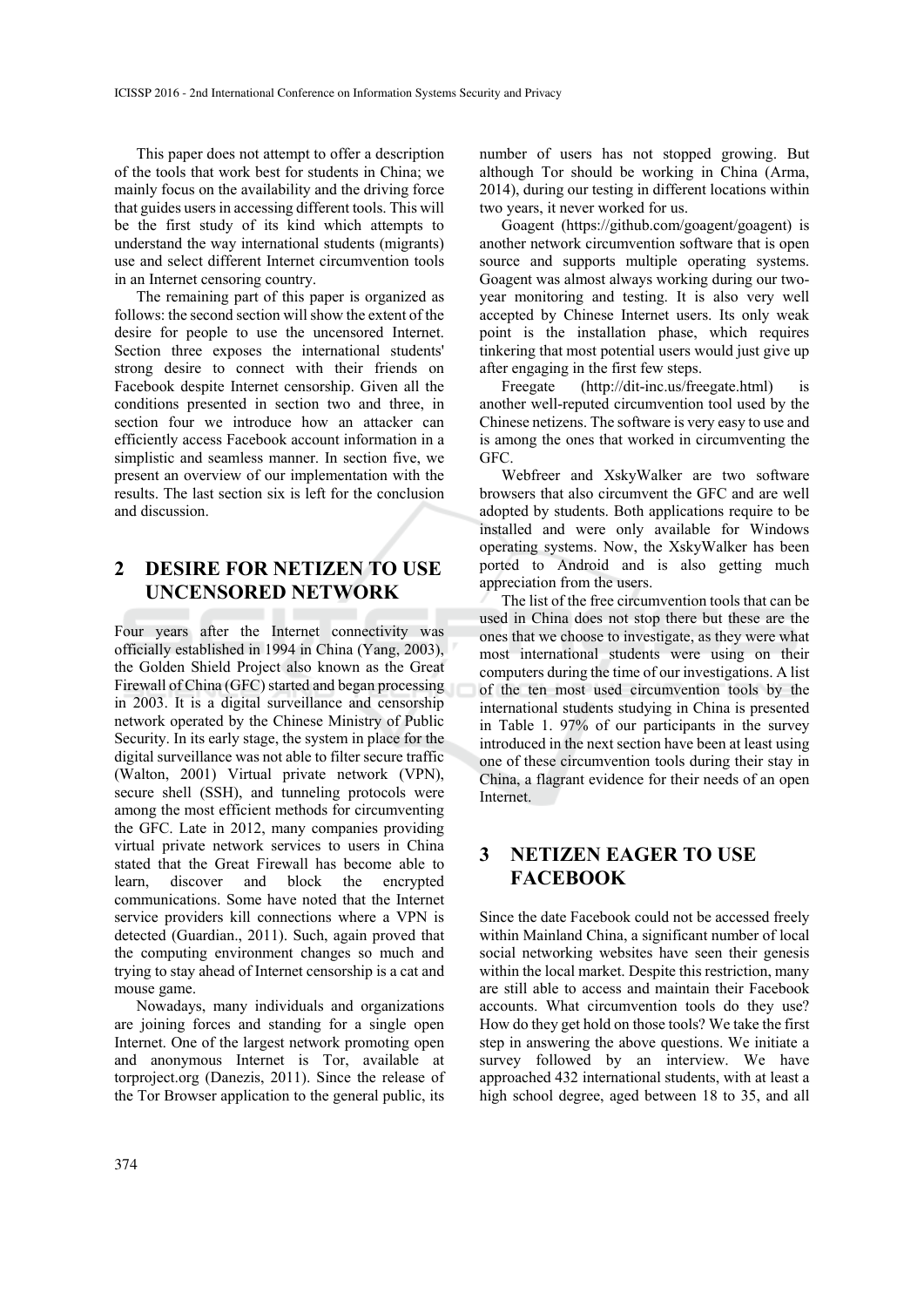studying for at least one semester in China. We went door to door to make sure that each respondent is an international student. The sample was mixed in gender and had representatives of people from all different continents. They were physically located in different universities and provinces in China. All participants were answering the questionnaire followed with an interview to determine their behaviour toward censorship. Because of the everchanging context of the Internet censorship condition, we have had two series of surveys followed by interviews within two years. Upon completion of the surveys, a list of the most used circumvention tools has emerged (Table 1).

In the meantime, in order to have a real knowledge of the international students use of the Internet while pursuing their studies in China, we have contacted some foreign students and 20 allowed us to retrieve their browsing histories for the last 200 days. These students were not informed prior our data extraction in order to not influence their normal daily online activities and allow them to delete some privately visited content. This is one of the main reasons why it was hard for us to retrieve more data from more users. We have cleaned and analysed the data, but because of page limitation we just provide an histogram of our respondents accessed websites organized by category in figure 2 and the partitioning of use of messaging systems used in figure 3. The messaging system and social networking services are the most accessed content by the international students and Facebook takes the fist place.



Figure 2: Percentage of the online content accessed by the international students in China organized by categories.

After a further analysis of the data we have collected, we could identify that up to 95% of our

respondents who already used Facebook in their home countries are still able to access and maintain their Facebook accounts while in China. Those students use diverse tools to access Facebook and other censored websites.



Figure 3: A report of the messaging system and social networking websites use by the foreign students in China.

We have grouped the used circumvention technologies in two categories: paid and free tools. 98% of our survey respondents that are Facebook users are using free applications and services to get around the censorship. The data has also shown that the international students in China have a preference for using applications that are run or installed on their operating systems compared to web-based services such as www.vtunnel.com. This is mainly because almost all the websites that provide information and circumvention services are blocked in China. Those who were responding to our survey, were relying on tools that they downloaded before entering the country or tools that their friends in the same situation are using.

Apart from the application being free, the international students' choice when selecting a circumvention tool is made based on what tools are available, their user friendliness, their efficiency in connecting to the world Internet, and last but not least, their connection speed. These are the main requirements of our respondents when selecting the tools to use, and not even one was pertinent to security. We consider such behaviour from these international students to be exposing themselves to potential threats toward their online information.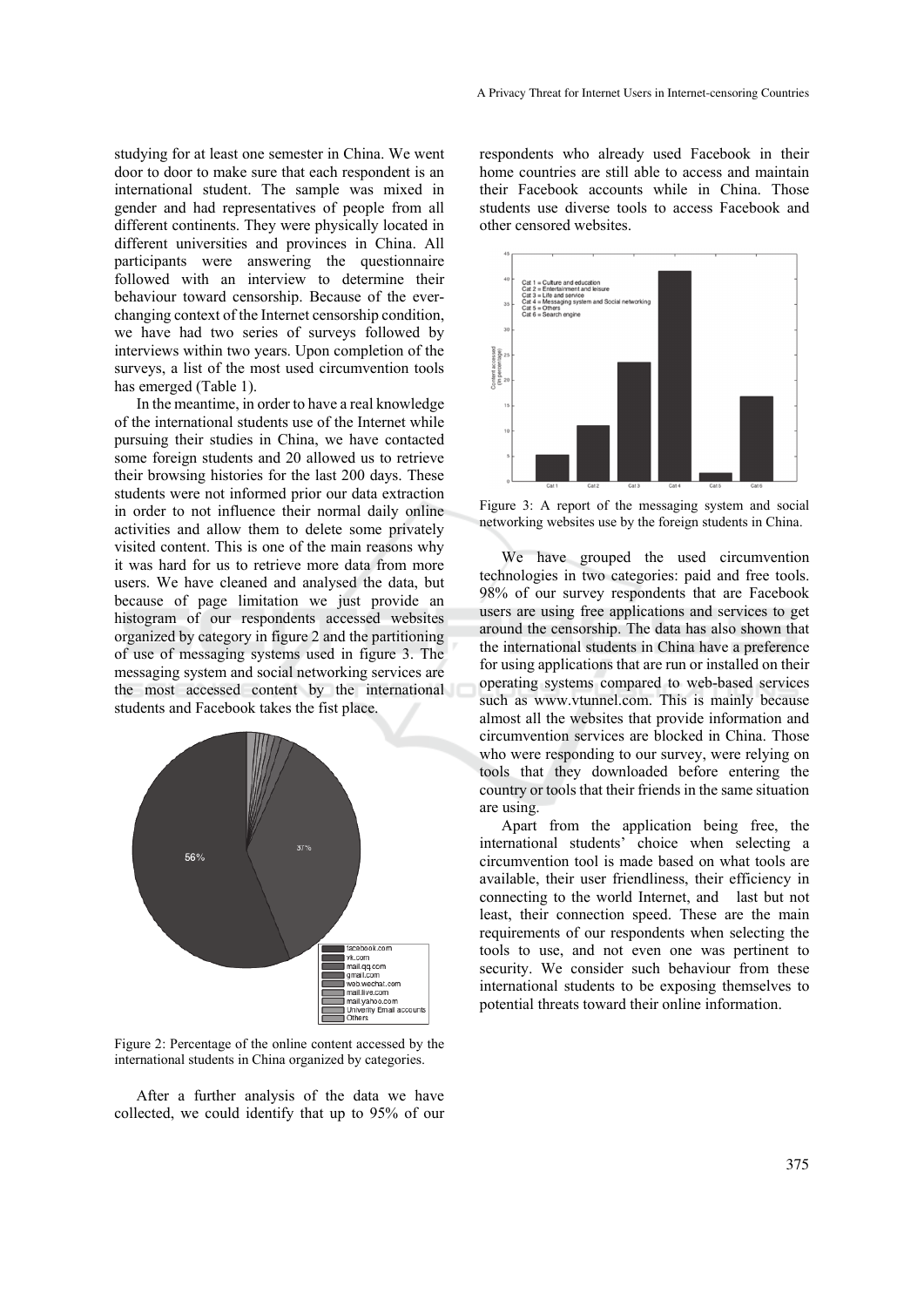# **4 HOW AN ATTACKER CAN EASILY ACCESS FACEBOOK ACCOUNT INFORMATION FROM A SEAMLESS MANNER**

As the number of Facebook users does not stop increasing, so does the amount of users' personal private data available in these networks. This social networking platform has become another target of high interest for attackers to collect data and to engage in nefarious activities. In this paper, we present how an attacker can exploit and access users' Facebook account based on countries where it is censored. As mentioned earlier, we could know that the international students are more likely to connect on Facebook and pass through the great firewall of China using free tools and services. They only have three main requirements apart from the service being free which are availability, efficiency (speed and connection reliability), and the tools' userfriendliness.

We have tested all the application-circumvention tools listed in the table 1 and calculated the latency in loading each of the 20 top websites in table 2. We discovered that the acceptable connection speed for a tool that can bypass the GFC and be able to maintain its reputation while keeping users using it starts from a modest speed of 0.41 Mbps. Among the tested tools, none could ensure uninterrupted connection to the world Internet. The applications which are able to relay to the Internet with the minimum disconnection interruptions and able to maintain a moderate speed are the most used. The international students are also selective for the applications that are easy in manipulation and quick to setup during installations phase.

Table 2: List of the top 20 sites (from alexia.com, early 2015).

| N.  | <b>URLs</b>   | N.  | <b>URLs</b>  |
|-----|---------------|-----|--------------|
| #1  | google.com    | #11 | google.co.in |
| #2  | facebook.com  | #12 | linkedin.com |
| #3  | voutube.com   | #13 | live.com     |
| #4  | baidu.com     | #14 | sina.com.cn  |
| #5  | vahoo.com     | #15 | weibo.com    |
| #6  | wikipedia.org | #16 | yahoo.co.jp  |
| #7  | amazon.com    | #17 | tmall.com    |
| #8  | twitter.com   | #18 | google.co.jp |
| #9  | taobao.com    | #19 | google.de    |
| #10 | qq.com        | #20 | ebay.com     |

When a user first accesses his Facebook account through a proxy or when a login is done from an uncommon location, the Facebook system might ask him to go through some test verifications to prove account ownership. Once the user passes the test and is granted access to his account, the next time the same account logs in from the same IP address (considering that the accounts are set with Facebook's default security settings), it is unlikely that Facebook will ask the user to prove again account ownership.

Based on that, the user's trust in tools can now be an attacker's weapon. An attacker can setup up a server, make client software to be run on the targeted users' computers, and publish to make it available to them. The client software will set and define the connection between the user and the server that not only provides the open internet but also collects whatever data that might be of value to the attacker. In such a condition, the attacker could already use deep packet inspection to monitor the traffic and collect log reports (Mahmood, 2012). In further crafting the client application, the attacker could get access to the login and password. This method is still effective when the user uses HTTPS during log in because the client application could be set to extract the credentials before they get encrypted (figure 4).

| public void btn action(View view) {                   |
|-------------------------------------------------------|
| //Get user credentials                                |
| String user $login = et login.getText() to String();$ |
| String user password = et pass.getText().toString();  |
| //Retreive the credentials                            |
| SendToServer(user login, user password);              |
| //Todo: Do what needs to be done with the credentials |
|                                                       |

Figure 4: Snippet for retrieving the credentials in Freer.

Despite Facebook's efforts in maintaining a safe and trusted environment (Facebook, 2013), such a security threat is still hard to breakdown as it is entirely the user's attitude and behaviour that exposes full control of the communication channel to the attacker.

With the raise in use of smartphones, an attacker could also target mobile devices. Moreover, the threat is even ardent when the official applications for those devices don`t work and an attacker is able to provide alternatives. Taking the case of Facebook, without an official Facebook application that works in countries censoring the Internet like China. Thus an attacker can simply craft an application that provides access to Facebook while gathering users' data and make that application available to those in need.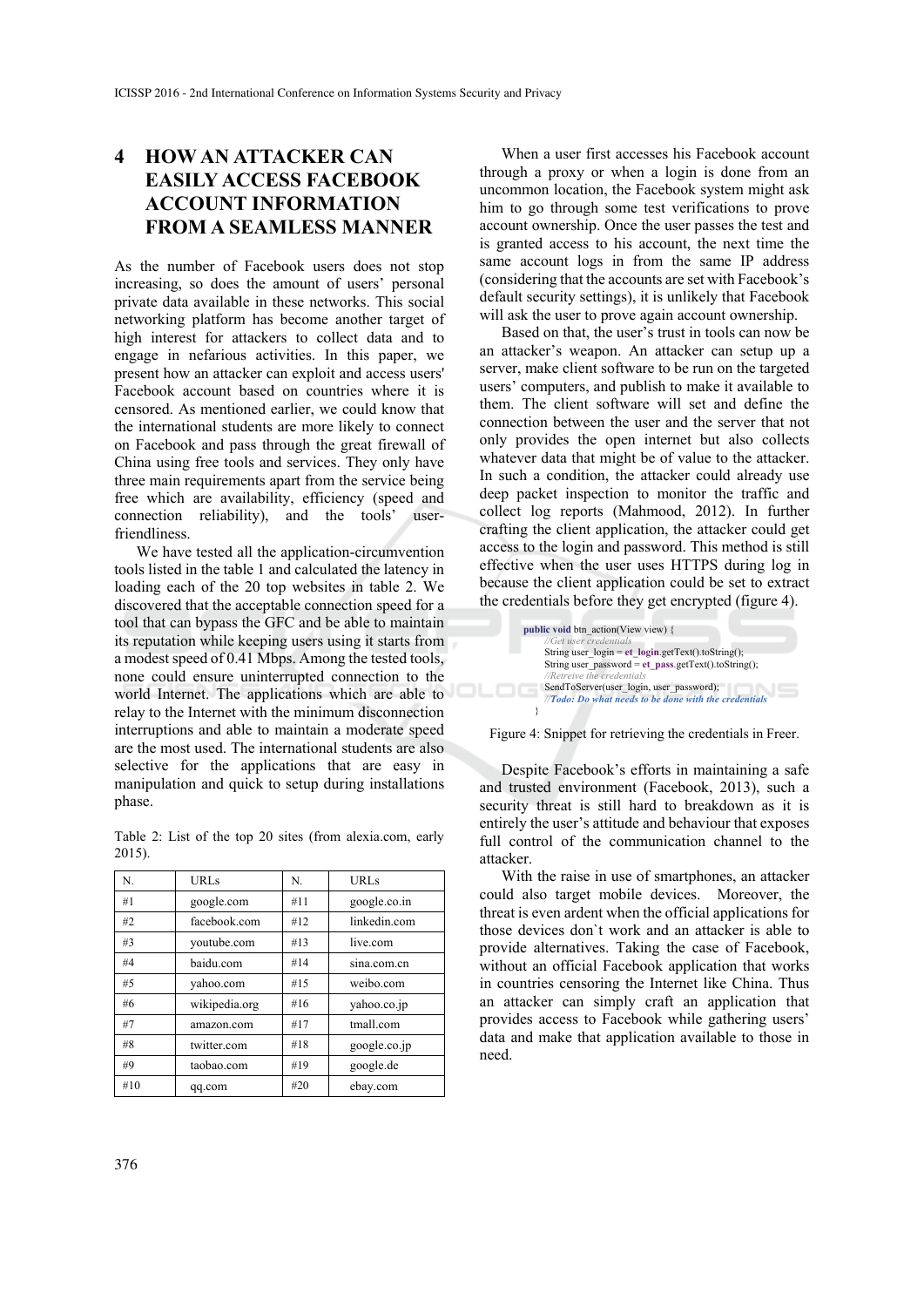#### **5 IMPLEMENTATION**

With the tendency for youth to access their Facebook account through mobile devices and with the restrictions that affect Facebook users in China, they won't be able: to see what their friends are up to, to share updates including photos and videos, to get notified when friends are liking or commenting on any of their previous posts, and to chat and engage into group conversations within their networks. That is a big handicap, and most of those who are already on Facebook before entering such an internet censored condition, instead of coping with the situation will happily use any alternative applications that will allow them to join the social network back especially when there are free solutions. They would adopt any available solutions, which are efficient enough for what they claim to provide and even better if they are user-friendly.

Aware of such users` tendency, an attacker, can exploit and craft a malicious proxy that provides Facebook access to those living in Internet-censoring countries. In the surveys we run, we could produce a non-exhaustive list of the circumventions tools (Table 1) used by the respondents who are all international students in China. We have investigated these tools especially in term of usability and we have studied how people interact with these technologies. We consider the following as good tasks for analyzing the usability of each tool of these tools: installation process, accessing a Facebook page, viewing some photo-albums on Facebook. Our measures are learnability, connection speed, user preference, memorability and efficiency.

XSkyWalker and WebFreer took the lead in the analysis results due to their ease of installation and intuitive user interfaces very similar to the well reputed web browser Google Chrome. XSkyWalker was favoured as results of its clean look without disruptive ads and the auto switch between the connection to the local internet and the world internet based on connection restrictions.

To simulate a malicious proxy, we developed Freer, an application for Android devices focused on user needs and context. Freer is a user-oriented application, and its first installation settings have been reduced to the minimum. For the implementation, we:

- a. Setup a proxy channel (this part is not covered in this paper).
- b. Make an Android application that mimics the mobile version of the Facebook homepage, visible at https://m.facebook.com

c. Add the scripts that extract the login and password, prior to authentication of the user on the Facebook server.

To prove that retrieving user information based on the condition mentioned earlier is very easy to achieve, we intentionally chose to use a simple webView (an android view) for implementing Freer. To see its efficiency, we made the application accessible for downloading to our 50 volunteers.

With a Facebook user account set with the default security settings, at this stage Freer is working perfectly. However, Facebook has different security settings available to the users that are: Secure Browsing, Login Notifications, Login Approvals, Code Generator, App Passwords, Trusted Contacts and Recognized device. Some of these security features, if activated, can limit the efficiency of the Freer application.

Knowing that the user does not have other free, effective and official alternatives for accessing what they need, we have updated Freer to ask explicitly for the users' cooperation for the well functioning of the application. For all users that are using Freer and have Login Approvals activated, we set Freer to request them explicitly to deactivate this security setting to leverage its full power. In practice, as soon as we detect that the user account has Login Approvals activated if the user persists in using Freer without changing this setting, we will tease him by partially loading the content and then showing an error requesting full permission to access the account. With no official Facebook application that can bypass the Great Firewall of China and give Facebook users' connection to their loved ones, those who took part in our experiments willingly disabled the Login Approvals from their accounts.

Our approach is not focused on a technical way to breach the security in place. Here we intend to prove that the users are willing to get passed all these security steps to get what they want.

To play on the users' emotion and tease them, we find it most efficient to allow them to access all Facebook content smoothly and freely within the first few minutes of use of Freer. If any of the two previously mentioned security settings is enabled, then Freer will start displaying the warning requesting the user to disable the optional security settings. Moreover, those who are using Android and are residing in China have been slowly cultivated to get past security warnings because each time they have to install an application on their device, they always need to "allow installation of apps from unknown sources" for side loading.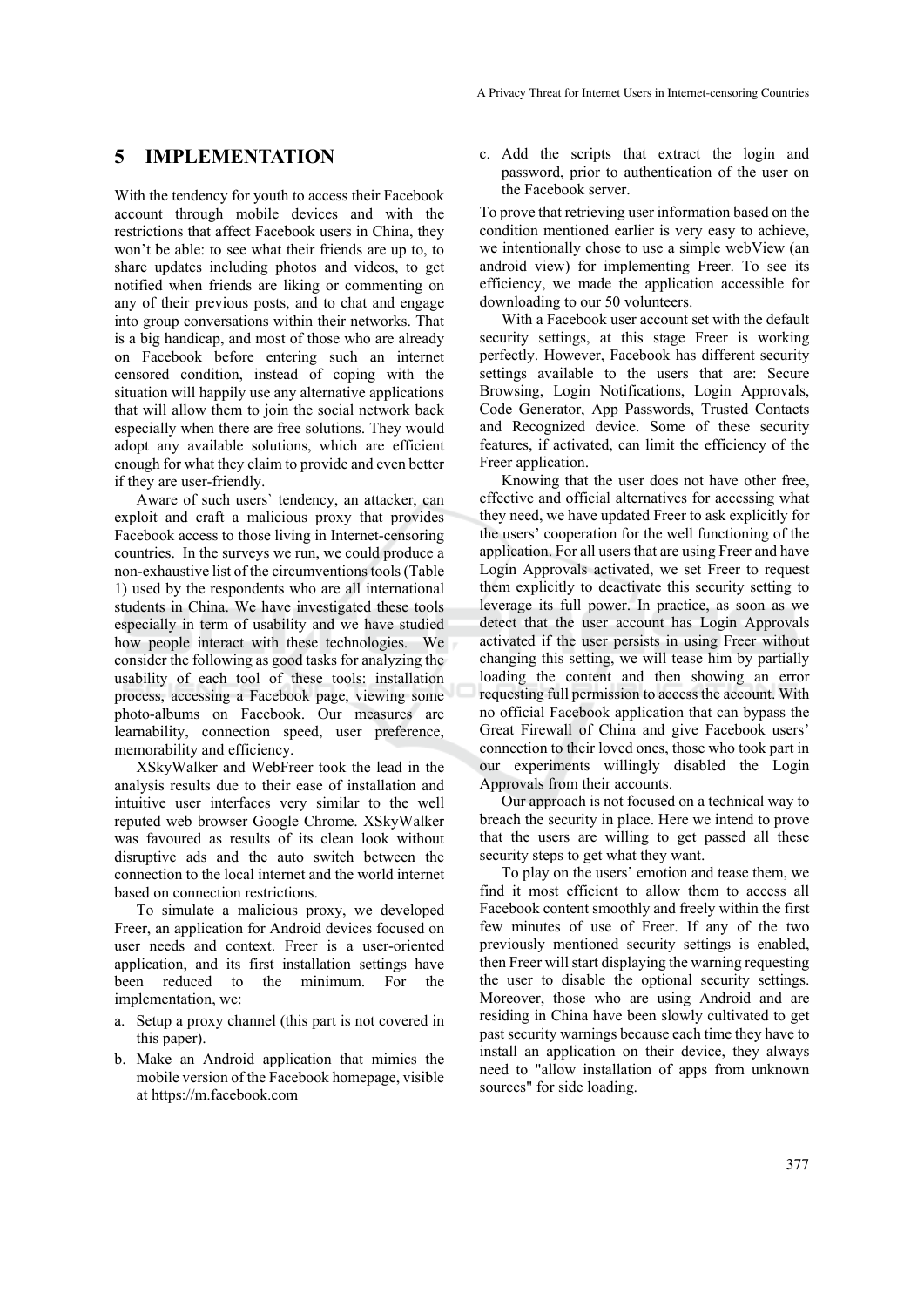### **6 CONCLUSION AND DISCUSSION**

User privacy is vital in online services, but it is hard to defend against some attacks when the user is voluntarily contributing to the breach of security as presented in the above sections. Leakage of personal information has often slandered people's reputation and many times invited spamming, stalking and other malicious attacks. This degree is rising when it gets to online social networks as the friends' information of a corrupted account is also getting exposed to the attacker.

In this paper, we have shown that it is easy to lure users to install and use a malicious proxy application to access Facebook in China. However, such a scenario can be broadened to a general case where people are using free and closed source circumvention application to access restricted information from the Internet.

From 2009 onwards, despite being the most used social networking website used by foreigners for connecting to the rest of the world, Facebook has been banned in China. This situation forces users to be somehow active in finding circumvention methods and often put their privacy at risk. In our implementation of Freer, we have shown that only the least technical skill is needed to breach security features offered to the users and that they even voluntarily contribute to the well functioning of the application as long as it helps them get what they need. Freer has been intentionally designed in a simplistic way to show that breaching the security of the system could be achieved mainly with the help of the users.

There are many entities trying to fight to connect the world through the Internet. International corporations should not minimize the presented threat that users living in Internet censoring-countries are facing. Efficient counteroffensive should be taken into account, and further research in such orientation should supplement this work.

Each coin has two sides and so, in our proposal for solutions we provide three folds:

First, the corporations and entities that have their contents restricted should support some of the ongoing projects on providing free circumvention tools. Also, they should support these projects in terms of branding and awareness. In doing, the users in need of these resources will at least be sure that they are using official and trustworthy applications.

Second, the organizations or entities that are developing the circumvention techniques should focus more on providing user-friendly tools. We

could discover from our investigation that although GoAgent is working well in China, many of the potential users were reluctant to use it because of the complexity of the first setup. XskyWalker in the other hand, although using the same architecture, has attracted more users mainly because of its simple installation procedure.

Third, national situations and cultural traditions differ among countries, and so apprehension about Internet security also differs. Concerns about Internet security of different countries should be fully respected (Han, P., 2010). In search of a secure common ground for cyberspace for peace while promoting development through exchanges, Internet users should be part of the security and should be considered part of the system. If provided something that will not help them in achieving their tasks, people will always be constrained to find alternative solutions, which might compete, and breach the security put in place. Moreover, some third-part can take advantage of the situation for running his exploits. So, when building a security system, the following should be addressed: What do the users need to do? How often do the users need to do that? What do you need to tell the users so that they will make that decision? Addressing the case study, we have considered in this paper, because the international students mostly always find ways for circumventing the GFC. It would be more efficient and exploitable in term of surveillance and monitoring to provide an openly monitored channel to the international students. Such a channel will allow these users to access the content they need and at the same time will enable a better surveillance of the network traffic.

To sum up, like great constructions designed for the good of mankind, whether surveillance or circumvention, tools should be designed based on the users need and context. The complexity of a given security measure that only considers the technological side of the system and fails to consider the users during the design is breaking the weakest link in the security chain.

#### **REFERENCES**

- A. Dainotti, Kimberly C. Claffy, M. Russo , C.Squarcella, Marco C., Antonio P. and Emile Aben. (2011). *Analysis of country-wide internet outages caused by Censorship* Proceeding IMC '11 Proceedings of the 2011 ACM SIGCOMM conference on Internet measurement conference, Pages 1-18 ISBN: 978-1-4503-1013-0
- Arma. (2014). *How to read our China usage graphs?* Retrieved in 2015, from https://blog.torproject.org/blog